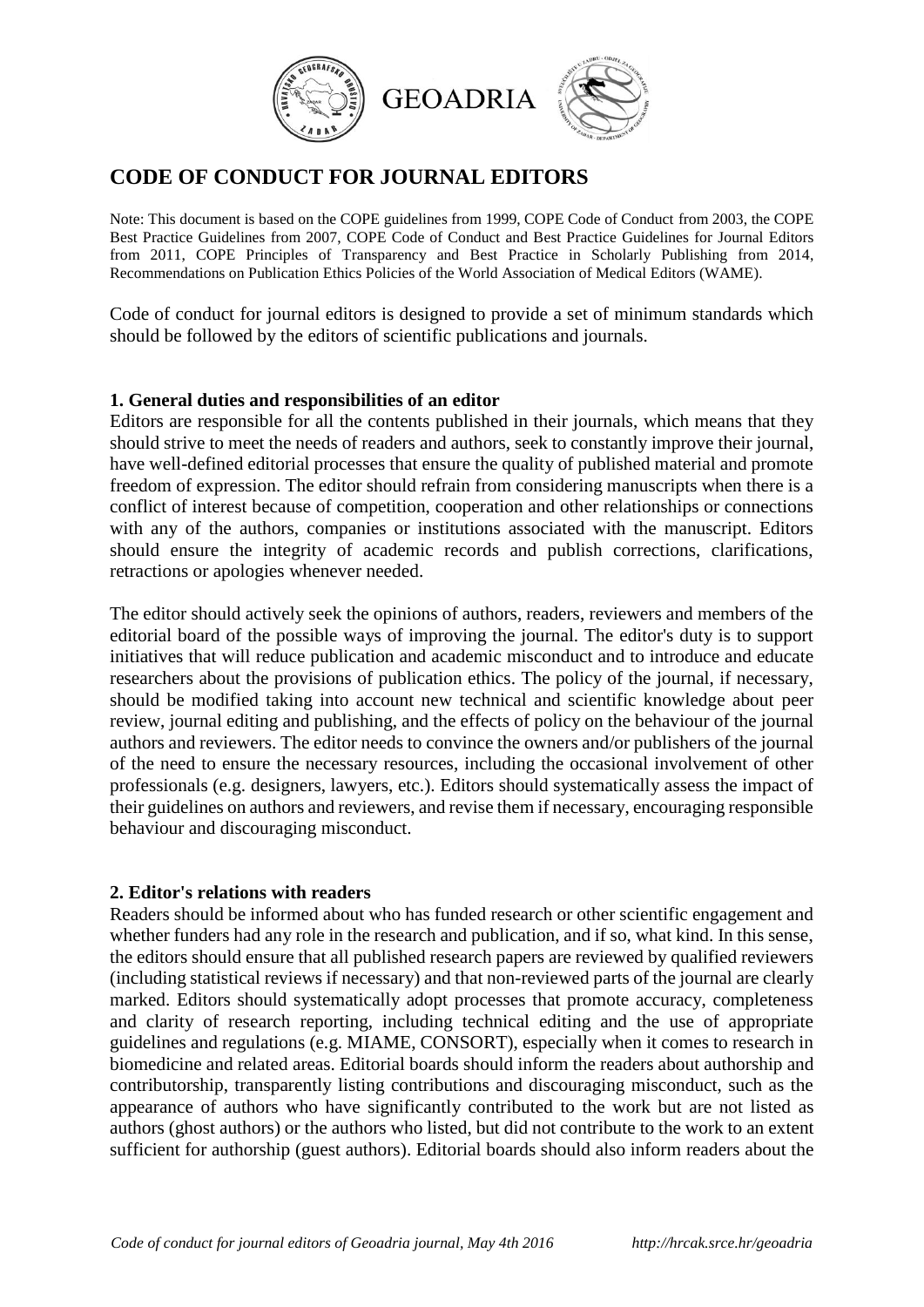

steps that have been taken so that the published works of people related to the journal issuance or of the members of the editorial board were objectively and impartially assessed.

## **3. Editor's relations with authors**

Editor's decisions on acceptance or rejection of an article should be based on the importance of the article, originality and clarity, validity and relevance of the research for the area which the journal covers, regardless of race, gender, sexual orientation, religious beliefs, ethnicity, nationality or political beliefs of the author. Editors must ensure appropriate reviewers of submitted papers, i.e., individuals who are able to assess the article and are not in conflict of interest. In doing so, the editors should take into account the author's request for exemption of certain persons, if it is clearly explained and applicable. A detailed description of the review process should be available to authors, and editors should be prepared to justify any deviation from it. Editors may not change decisions made on acceptance or rejection of articles, except in the case of serious problems associated with the submitted article. The journal should establish mechanisms for authors to complain on the decision of the editor.

The instructions for authors should contain clear information on what is expected from them by editors. These instructions should be updated regularly, and contain the link to the guidelines that are followed by editors (e.g. COPE).

Editors should provide guidance on the criteria of authorship, as well as on the criteria for collaborators, following the standards to be applied within the scientific field (e.g. ICMJE, Responsible research publication: international standards for authors, etc.). In addition to the authors or collaborators, the information about the potential conflict of interest should be clearly stated.

In case of suspected misconduct or disputed authorship, editors are recommended to consult the procedures listed in the COPE flowcharts available on the MSES site (http://public.mzos.hr/fgs.axd?id=14128).

Editors will in the shortest possible time from the receipt of the article, if the latter is thematically linked to the journal, written in a style that scientific research requires and technical adequately prepared, send for review. Typically, the time required from sending the article to the receipt of reviews is three to four months. The average time needed to publish the article depends on several factors, but mainly is about six to eight months.

The date of the application and acceptance of the article should be published together with the article itself.

## **4. Editor's relations with reviewers**

Editors should provide clear guidelines for reviewers, stating all that is expected from reviewers, including confidential material submitted for review. Before their consent, reviewers should declare their potential conflicts of interest. Privileged information or ideas obtained during the review process shall be kept confidential and should not be used for personal gain. Editors should ensure the protection of the identity of the reviewer, except in the case of open review, during which the reviewer selects whether his /her identity will be disclosed or not.

Editor selects two or more persons who have appropriate professional competence for evaluating manuscripts, gives them clear guidelines for the implementation of the review process and is responsible for its objectivity and timeliness. Instructions for reviewers must be regularly updated and should include links to relevant documents (e.g. COPE recommendations, etc.). It is not recommended that the instructions for reviewers contain only the forms in which the reviewers write their own review of the manuscript and suggest its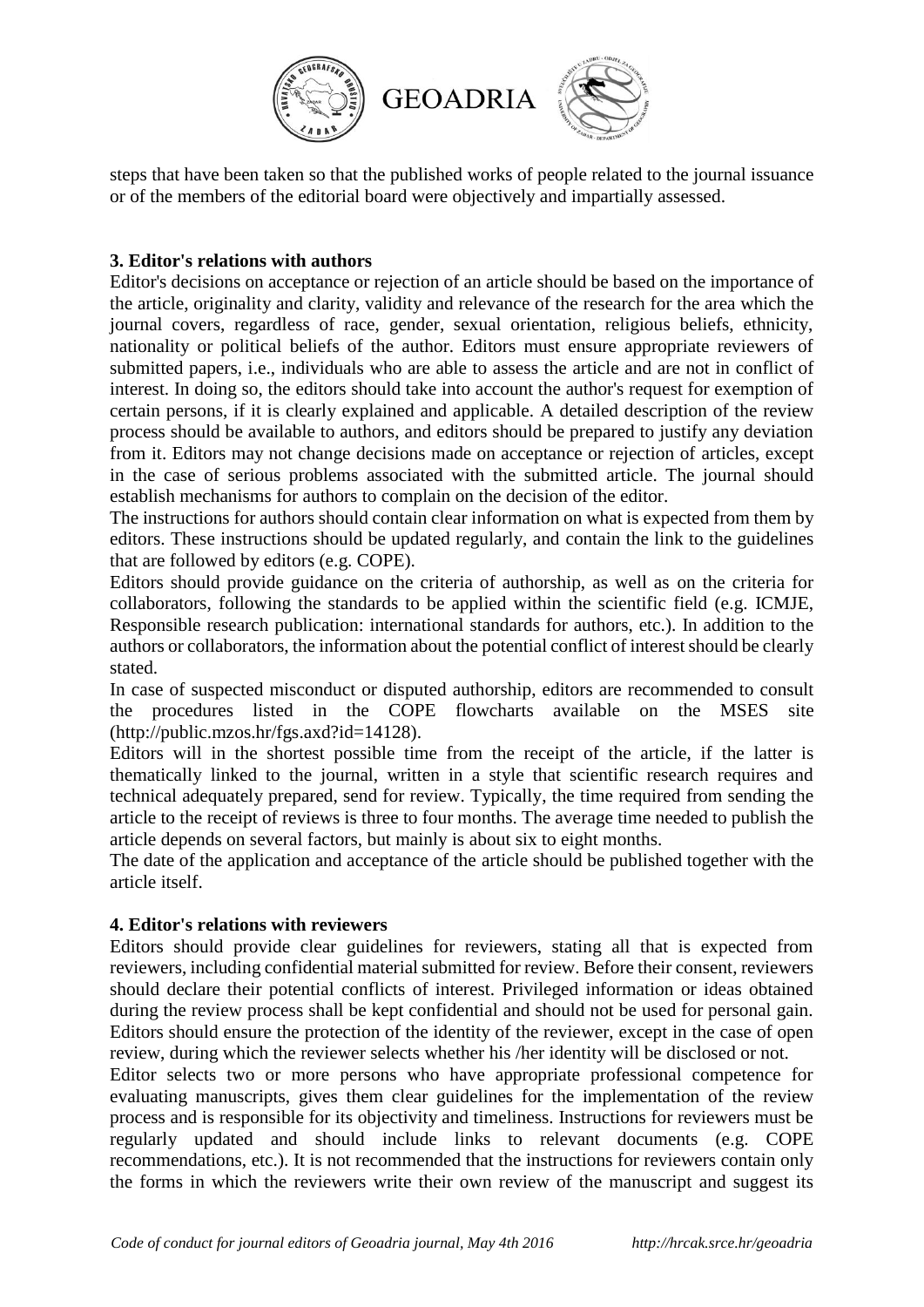

classification. It is recommended that the instructions contain detailed descriptions of the journal criteria for publishing articles. If a reviewer expected to complete the form, in the instructions for reviewers each element of the form should be explained, including clear criteria for the classification of articles applied by the journal.

Reviewers are encouraged to comment on various ethical issues related to the possibility of research misconduct raised by submissions (e.g. unethical research design, lack of patient consent to be research subjects, protection of research subjects, for example, animals, improper handling and presentation of research data, etc.). Reviewers are encouraged to comment on the originality of submissions and the caution related to redundant publication or plagiarism. Editorial reviewers can provide the tools for the detection of related publications (e.g. links to cited literature and results of bibliographic search).

Reviewer comments are sent to the authors in its entirety, unless they contain derogatory or offensive remarks.

Editors in different ways acknowledge and reveal the contribution of reviewers and encourage academic and scientific institutions to respect of the activities of reviewers and to recognize reviews as an important part of academic achievement. Editors develop and maintain a database of reviewers that is regularly updated, adding new reviewers and removing those who systematically produce poor quality or late reviews. In this way, editors monitor the work of reviewers and quality of review, and take all steps to ensure high quality of the review process. Editors use different methods to identify new reviewers, for example, suggestions of authors or by searching bibliographic databases, with the aim that the reviewer corpus represents the community of the scientific field and journal well.

Editors should take reasonable measures in the event of ethical complaints submitted in relation to the manuscript or article. These measures refer to contacting the author of the manuscript or article and stating complaints or claims with due diligence, and if there is no response to the complaint, they may include further recourse to competent institutions and academia, as well as publication of a correction, recall, expressing concern or other appropriate response. Every reported case of unethical behaviour must be investigated, even if detected several years after the publication. In case of doubt of reviewer misconduct, editors are recommended to follow the procedures from the COPE flowcharts available on MSES site (http://public.mzos.hr/fgs.axd?id=14128).

#### **5. Relations of editor with editorial board members**

Editors should ensure that new members of the editorial board receive instructions about their expected work and report regularly new policies and changes to the existing members. The journal should have a policy of handling the work of editors to ensure impartial peer-review. Suitably qualified members of the editorial board who can actively contribute to the journal development and good management should be systematically indentified. Members of the editorial board must have access to clear guidance about their expected functions and duties, which may include the role of journal ambassador, supporting and promoting of the journal, pre-review and review of manuscripts, searching for the best authors and best works, actively encouraging submission of manuscripts, reviewing manuscripts, accepting to write editorials, reviews and comments on articles in their field of scientific specialization, participation and contribution to the meetings of the editorial board. At least once a year, members of the editorial board should be invited to the assessment of journal management, submission of comments and suggestions to improve the journal or the work of the editorial board and inform them of any changes in the journal policy as well as future challenges.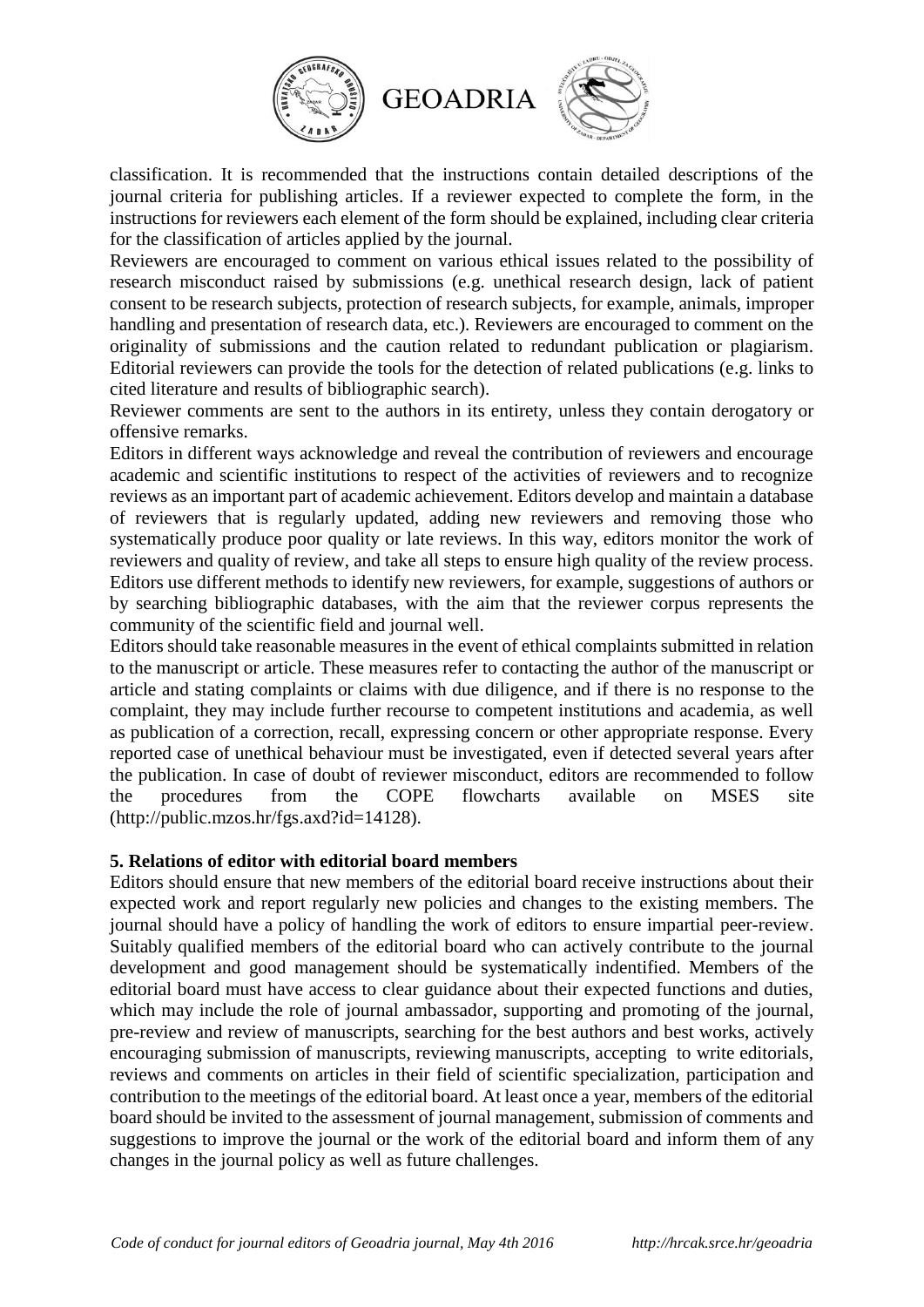

## **6. Relations of editor with journal owner/publisher**

Relations of an editor with publishers and owners is often complex, but should be firmly based on the principle of editorial independence. Editors should make decisions about the works to be published on the basis of quality and appropriateness for the journal and without interference from the owner/publisher. Editors should have the agreement(s) governing their relations with the journal owner and /or publisher which define mechanisms to solve possible disputes between them. Editors should communicate regularly with the journal owner/publisher.

## **7. Editing and peer-review process**

Editors should ensure a fair, impartial and timely review and ensure the confidentiality of submissions during the peer assessment and publication. To that end, editors and reviewers will be permanently trained on the latest guidelines, recommendations and examples of best practice in review procedures and journal management and systematically monitor research in the field of scientific publishing and development of technology. Methods of peer-review that are most appropriate for the journal and the scientific community it serves it shall be adopted, taking into account the existing practices of the more advanced environments whose application could improve the existing peer-review. Problem cases will be reported to COPE, especially in cases where they are not included in the COPE flowcharts or an incidence of new scientific misconduct is suspected.

## **8. Quality assurance**

Editors must take all reasonable steps to ensure the quality of published material, taking into account the fact that the journal and its parts have different goals and standards. Editors should have systems for the detection of false data (e.g. manipulated photographs or plagiarised text) at their disposal, which can be used regularly or in case of doubt. Journal style should be based on factors that improve quality reporting (e.g. adoption of structured abstracts, standard style of referencing-established in the international scientific community, the use of guidelines such as CONSORT, etc.), rather than on aesthetic or personal preferences.

## **9. Protection of individual data**

Editors are required to comply with the Act on Personal Data Protection in force in the Republic of Croatia. The confidentiality of information obtained during the research or professional interactions (e.g. between doctors and patients, researchers and respondents in the survey, etc.) always has to be protected. Therefore, it is almost always necessary to obtain a written consent for publishing by persons that could identify themselves or be identified by others (e.g. case studies or photos). Disclosure of personal information without the express consent may be permitted only when the public interest transcends any damage, if it is impossible to get approval and, if is not likely that a reasonable individual would oppose to its publication. The policy of publication of personal data should be publicly disclosed and clearly explained to the authors. It should be noted that consent to participate in research and undergo treatment is not the same as consent to the disclosure of personal information, photos or quotations.

## **10. Encouraging academic integrity (for research including people or animals)**

Editors should try to ensure that the research is conducted and published in accordance with the relevant international standards and guidelines (for example, the Declaration of Helsinki for clinical research, AERA and BERA guidelines for research in the field of education, etc.). Editors should seek guarantees that all research was approved by the appropriate bodies (e.g.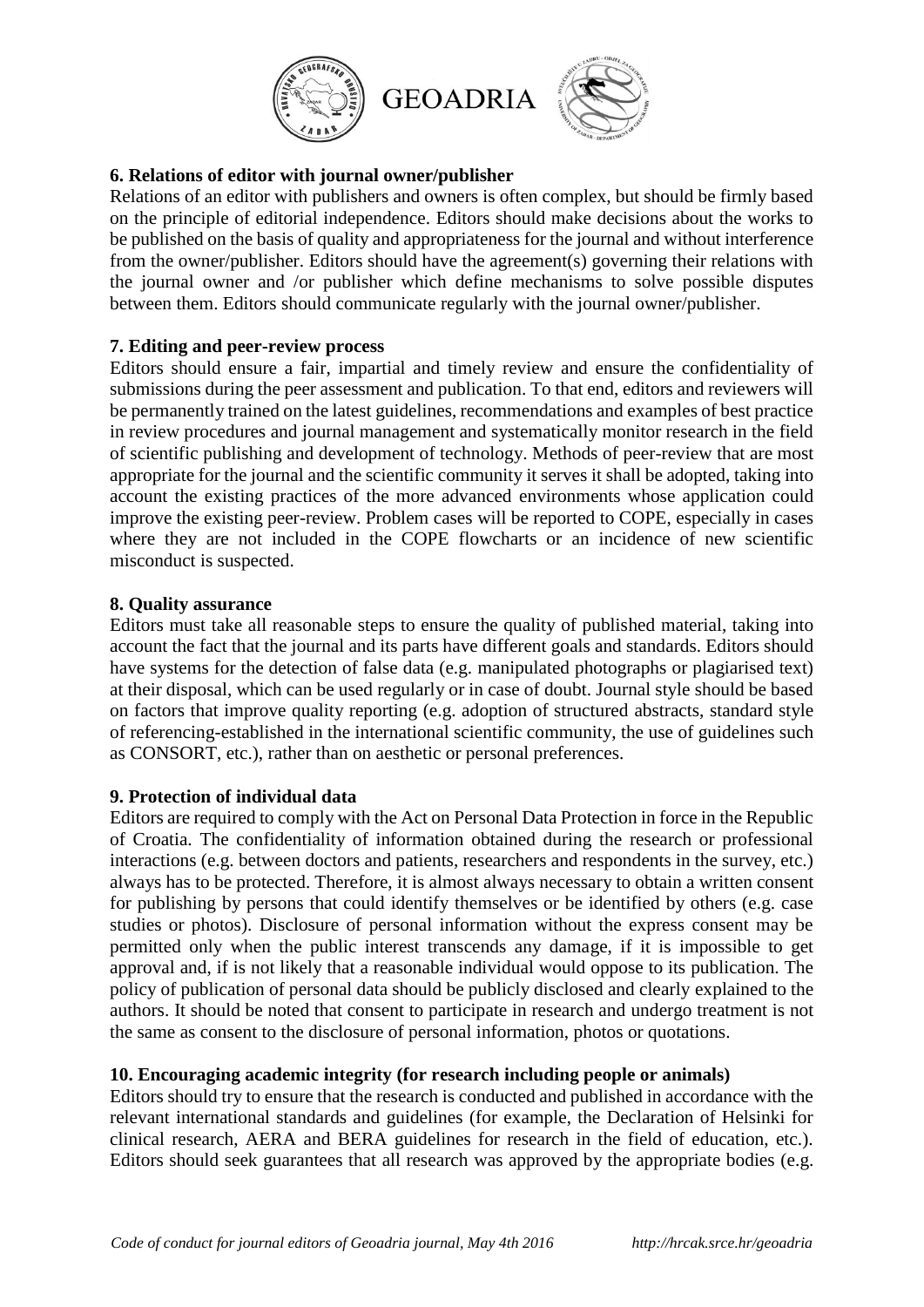

research ethics committee), where they exist. However, editors should take into account that such approval does not guarantee the ethics of research.

If editors have concerns or they need additional explanations, they should ask for evidence of ethical approval for the research and ask the authors questions about the ethical aspects of the research (such as, how the participants in the survey were asked for the consent and how it was obtained, or what methods to reduce animal suffering were applied). It is necessary to ensure that the reports on clinical trials refer to compliance with the Helsinki Declaration and other relevant international or national guidelines for the protection of research participants. It may be very useful to appoint an ethical adviser for the journal, who the editors could contact in specific cases, and who would periodically review regulations, instructions and guidelines of the journal.

#### **11. Procedures in cases of scientific misconduct**

In case the editors suspect scientific misconduct or somebody has warned them about it, they have an obligation to act, regardless of the fact whether the work has been published or not. Editors cannot simply reject the manuscripts that raise concerns or doubts about the possible scientific misconduct. Ethics require the investigation of such cases, and it is recommended to follow the COPE flowcharts, whenever possible and regardless of the complexity of the procedure and the effort. Editors should primarily seek answers from those whose behaviour raises concerns. If they are not satisfied with the answer, they should refer the matter to the relevant employer, institution or competent body, with the aim to investigate the alleged scientific misconduct in depth.

## **12. Ensuring the protection of academic records**

Erroneous, inaccurate or misleading statements must be corrected immediately, with due prominence. Editors should follow international guidelines for retraction, e.g. COPE guidelines. Editors should take steps to reduce the possibility of publishing a recurring publication and presentation of anonymous clinical trials. It is also necessary to ensure the safe storage of published materials (e.g. storage in national and international repositories). It is very important to ensure that the articles are freely available to their authors.

## **13. Intellectual property**

When it comes to issues of intellectual property editors need to be careful and cooperate with the publisher for considering potential violations of the laws and conventions of intellectual property. In doing so, the application of tools to detect plagiarism in received manuscripts (e.g. software that detects the texts that are similar) can be helpful, either as part of the regular editorial process or when suspicions are raised. Editors need to support the authors whose copyright has been infringed, or who were victims of plagiarism. In cooperation with the publisher editors should defend the rights of authors and prosecute offenders.

#### **14. Stimulating discussion**

Editors should encourage and be willing to consider persuasive criticism of an article, and the author of the criticized material should be given a chance to respond. By no means should the publication of research reporting negative results be excluded, and the research that questions the results already published research should be considered.